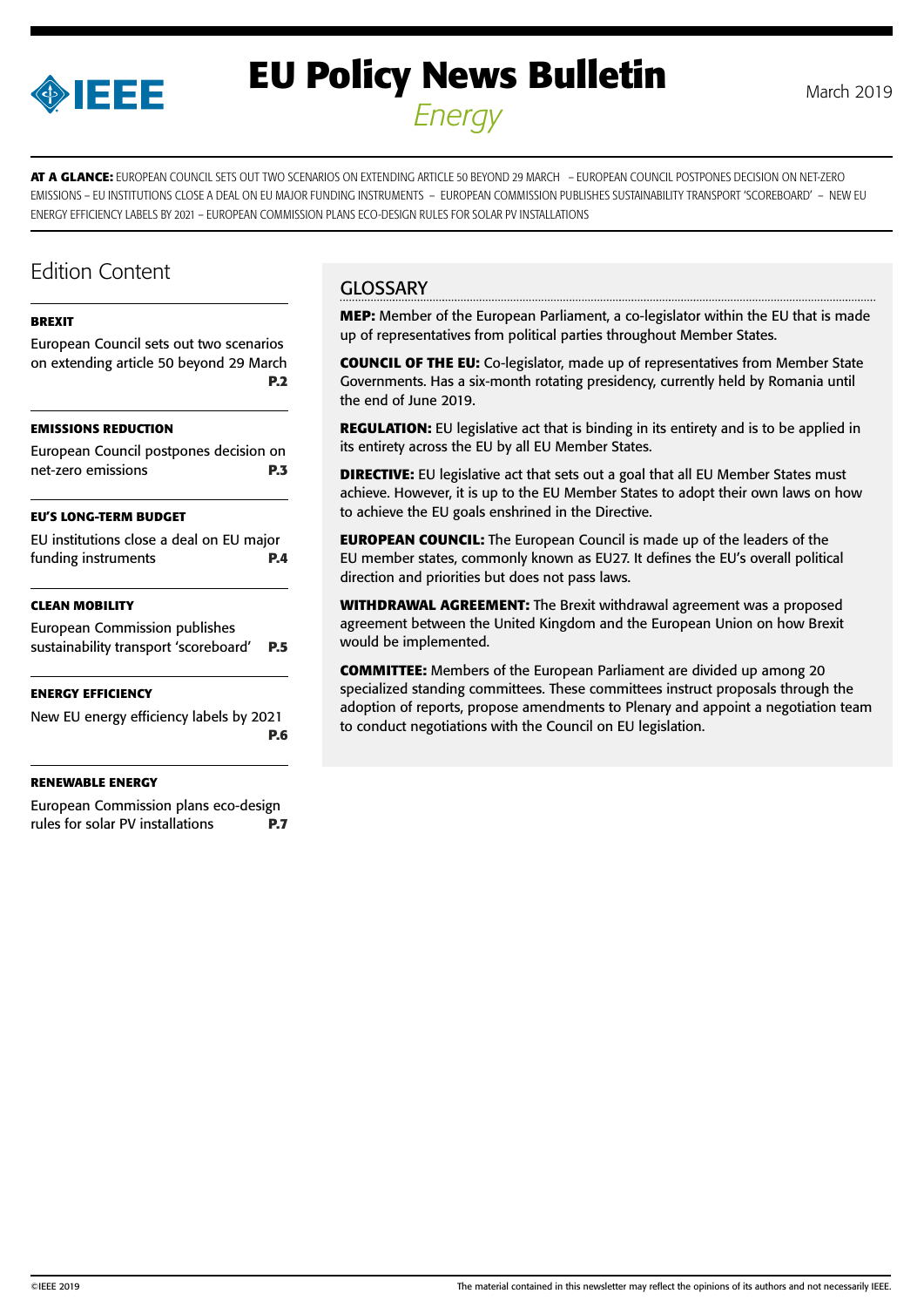### <span id="page-1-0"></span>**BREXIT**

European Council sets out two scenarios on extending article 50 beyond 29 March **P.2**

#### **[EMISSIONS REDUCTION](#page-2-0)**

| European Council postpones decision on |            |
|----------------------------------------|------------|
| net-zero emissions                     | <b>P.3</b> |

### **[EU'S LONG-TERM BUDGET](#page-3-0)**

[EU institutions close a deal on EU major](#page-3-0)  [funding instruments](#page-3-0) **P.4**

#### **[CLEAN MOBILITY](#page-4-0)**

[European Commission publishes](#page-4-0)  [sustainability transport 'scoreboard'](#page-4-0) **P.5**

#### **[ENERGY EFFICIENCY](#page-5-0)**

[New EU energy efficiency labels by 2021](#page-5-0) **[P.6](#page-5-0)**

#### **[RENEWABLE ENERGY](#page-6-0)**

[European Commission plans eco-design](#page-6-0)  [rules for solar PV installations](#page-6-0) **P.7** **BREXIT** 

# **European Council sets out two scenarios on extending article 50 beyond 29 March**



#### ©Interel

On 20 March 2019 UK Prime Minister Theresa May requested an extension to the European Council – until 30 June 2019 – of the deadline by which the UK must reach a deal on its departure or be expelled automatically from the EU without a withdrawal agreement. EU27 leaders met on 21-22 March 2019 and agreed, after long negotiations, on two scenarios extending the deadline beyond 29 March:

If the Withdrawal Agreement is adopted last week of March 2019 by Members of the UK Parliament, there will be a technical extension until 22 May 2019 to allow for implementing legislation in the UK;

If the Withdrawal Agreement is rejected (for the  $3<sup>rd</sup>$  time), there will be an extension until 12 April 2019 to give time for the UK to indicate the way forward.

The key implications of the decision are that until 12 April 2019, all options remain on the table – deal, no deal, a long extension or revoking article 50. A long extension will only be given if the UK holds European elections, which are scheduled for 23- 26 May 2019. No date has been indicated for how long that extension would be. Therefore, 12 April 2019 is now the new official day of departure.

EU 27 leaders avoided being seen as responsible for a no-deal Brexit. The new dates put the pressure on the UK government to find a solution, which will need to secure a positive vote amidst a difficult political landscape. Both the leave and remain camp feel that by opposing the Withdrawal Agreement deal, they get closer to their preferred outcome – a no deal outcome for the Brexiteers and a long extension for the Remainers.

It is worth noting that this a fluid and fast-developing situation, with new information emerging almost on a daily basis.

**(Source: Interel)**

If you have any suggestions for content, or would like to know more about IEEE's European Public Policy activities, please contact [eppc@ieee.org](mailto:eppc%40ieee.org?subject=). Thank you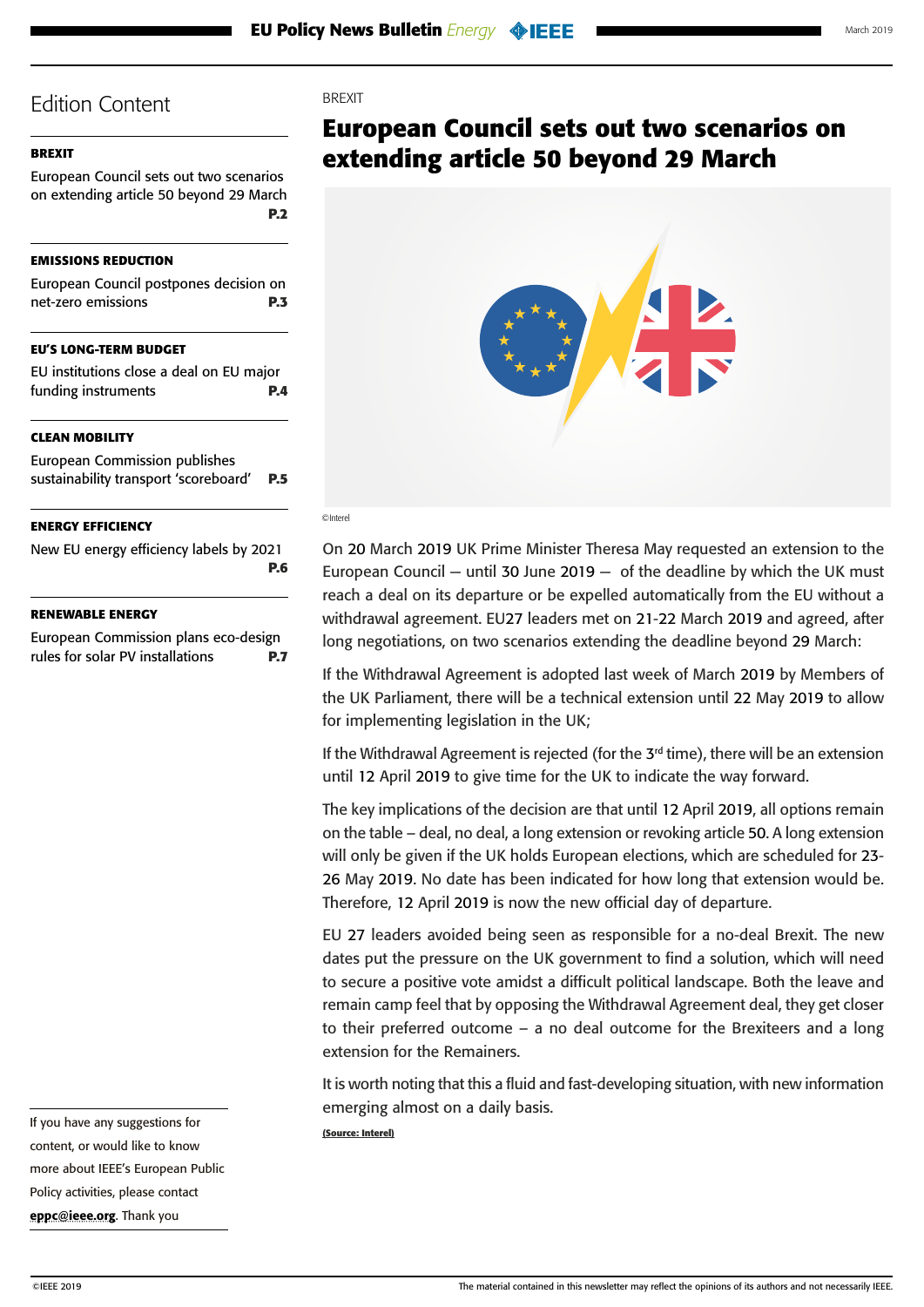#### <span id="page-2-0"></span>**[BREXIT](#page-1-0)**

[European Council sets out two scenarios](#page-1-0)  [on extending article 50 beyond 29 March](#page-1-0)  **[P.2](#page-1-0)**

#### **EMISSIONS REDUCTION**

| European Council postpones decision on            |            |
|---------------------------------------------------|------------|
| net-zero emissions                                | <b>P.3</b> |
|                                                   |            |
| <b>EU'S LONG-TERM BUDGET</b>                      |            |
| The international colorer of the local Television |            |

[EU institutions close a deal on EU major](#page-3-0)  [funding instruments](#page-3-0) **P.4**

### **[CLEAN MOBILITY](#page-4-0)**

| <b>ENERGY EFFICIENCY</b>              |            |
|---------------------------------------|------------|
| sustainability transport 'scoreboard' | <b>P.5</b> |
| <b>European Commission publishes</b>  |            |

[New EU energy efficiency labels by 2021](#page-5-0) **[P.6](#page-5-0)**

#### **[RENEWABLE ENERGY](#page-6-0)**

[European Commission plans eco-design](#page-6-0)  [rules for solar PV installations](#page-6-0) **P.7**

If you have any suggestions for content, or would like to know more about IEEE's European Public Policy activities, please contact [eppc@ieee.org](mailto:eppc%40ieee.org?subject=). Thank you

#### EMISSIONS REDUCTION

# **European Council postpones decision on netzero emissions**



Government leaders from all 28 EU Member States discussed in the European Council summit on 21-22 March 2019 the EU's long-term climate strategy for 2050 and postponed the decision on setting a date for when the EU should achieve netzero emissions. In a nutshell, EU summit [conclusions](https://www.consilium.europa.eu/media/38789/22-euco-final-conclusions-en.pdf) stressed that the EU should submit "an ambitious long-term strategy by 2020 striving for climate neutrality in line with the Paris Agreement."

The lack of a mid-century timeline is less than what countries such as France, the Netherlands, Luxembourg, Spain and Denmark had called for, and what the European Commission had proposed in November 2018. Germany and Central European countries such as the Czech Republic, however, opposed including a clear time-frame. The European Council's conclusions tried to strike a balance between recognising the "specificities" of different Member States in cutting emissions and identifying the "significant opportunities and potential for economic growth" that climate action brings. Following a proposal by the French government, the Council of the EU is required to intensify its work on the long-term strategy ahead of a further discussion in the European Council in June 2019.

Earlier in March, the European Parliament in plenary voted in favour of reaching netzero emissions by 2050, in line with scenarios set out by the European Commission. Moreover, MEPs called on the Commission to increase from 40% to 55% the emissions reduction target by 2030 compared to 1990 levels. The current 40% target is the EU's commitment under the Paris Agreement and was agreed by the European Council in 2014.

On a similar note, the European Council also dealt with the EU's 2030 industrial strategy and addressed the role of a strong EU industrial base for the transition to a climate-neutral economy. They stressed the importance of a supportive, costeffective and predictable EU regulatory framework and adequate financial support for enabling a successful adaptation to this transition.

**(Source: ENDS Europe)**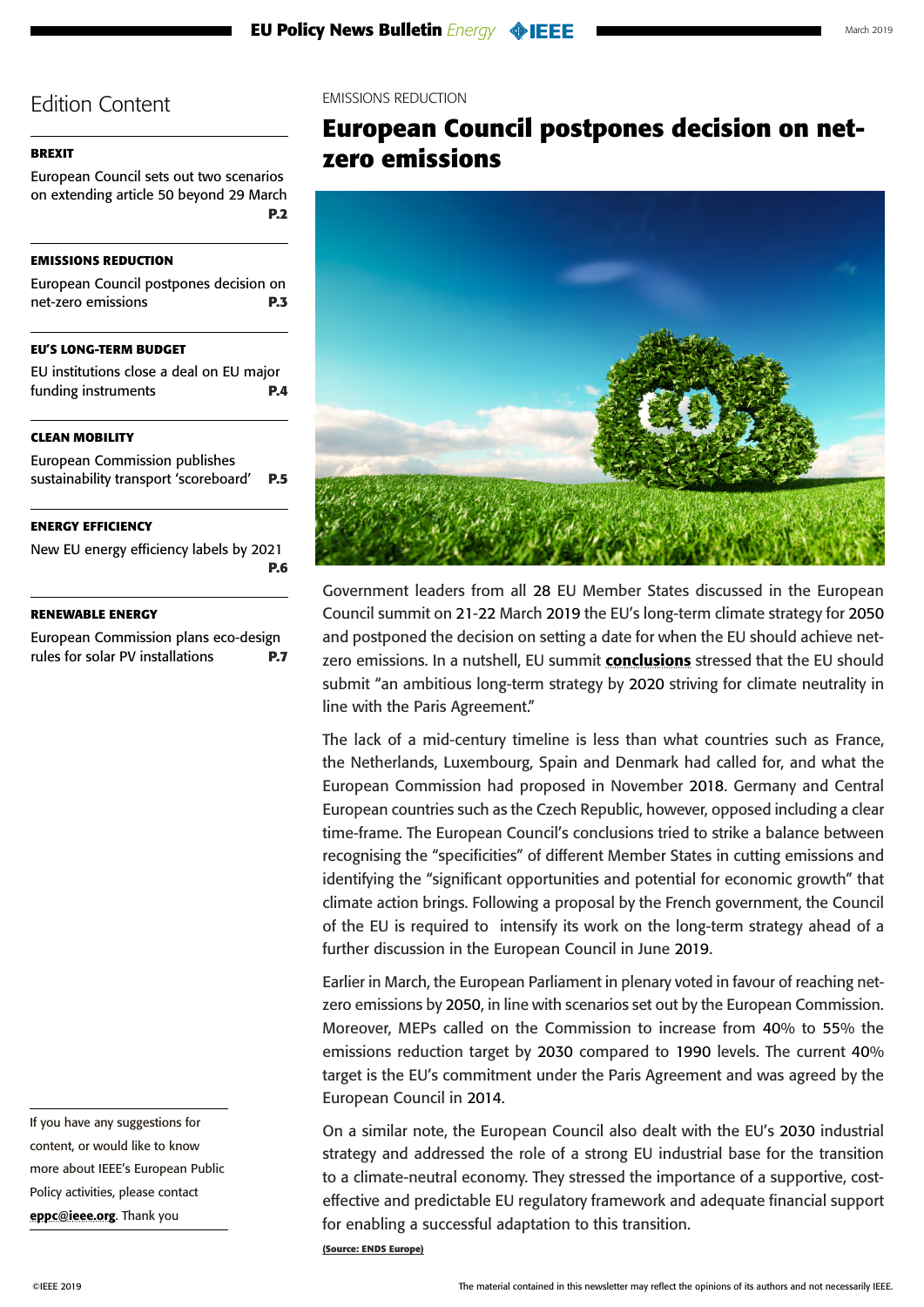### <span id="page-3-0"></span>**[BREXIT](#page-1-0)**

[European Council sets out two scenarios](#page-1-0)  [on extending article 50 beyond 29 March](#page-1-0)  **[P.2](#page-1-0)**

#### **[EMISSIONS REDUCTION](#page-2-0)**

[European Council postpones decision on](#page-2-0)  [net-zero emissions](#page-2-0) **P.3**

### **EU'S LONG-TERM BUDGET**

| EU institutions close a deal on EU major |     |
|------------------------------------------|-----|
| funding instruments                      | P.4 |

### **[CLEAN MOBILITY](#page-4-0)**

[European Commission publishes](#page-4-0)  [sustainability transport 'scoreboard'](#page-4-0) **P.5**

### **[ENERGY EFFICIENCY](#page-5-0)**

[New EU energy efficiency labels by 2021](#page-5-0) **[P.6](#page-5-0)**

### **[RENEWABLE ENERGY](#page-6-0)**

[European Commission plans eco-design](#page-6-0)  [rules for solar PV installations](#page-6-0) **P.7** EU'S LONG-TERM BUDGET

# **EU institutions close a deal on EU major funding instruments**

In March 2019, EU institutions reached an agreement in two of the main EU funding instruments for the period 2021-2027 – Horizon Europe and the Connecting Europe Facility (CEF).

Representatives of the Council of the EU and the European Parliament [reached a](http://europa.eu/rapid/press-release_IP-19-1600_en.htm)  [deal on 8 March 2019](http://europa.eu/rapid/press-release_IP-19-1600_en.htm) on CEF, a fund for EU infrastructure projects. Negotiators agreed the fund should prioritise environmentally friendly projects like rail and charging points for cars using alternative fuels. CEF will fund digital infrastructure projects as well, like installing 5G networks along major transport corridors to facilitate connected vehicles. The deal also includes funding for projects to help Europe's energy transition toward renewables.

The European Commission's proposed CEF budget for 2021-2027 is €42.3 billion, with €30.6 billion set aside for transport, including €6.5 billion for "dual-use" military and civilian infrastructure projects. Negotiators decided over the fund's priorities, but not its size. How much money CEF will have is subject to another negotiation over the EU's overall budget from 2021 to 2027, known as the Multi-Annual Financial Framework.

Meanwhile, EU institutions reached a political agreement on 20 March 2019 on how the EU will support research and innovation under the Horizon Europe program from 2021. It is the first of the major legislative files for the 2021-2027 budget to reach this stage, following inter-institutional agreements on smaller areas of spending such as the CEF. However, the deal does not cover politically sensitive areas including how much money will be spent and the involvement of the UK after Brexit. Those decisions are waiting on discussions between EU leaders. In 2018 the European Commission proposed to spend €83.5 billion over the seven years starting as of 2021 but the European Parliament wants to raise that to €120 billion.

The deal confirmed that several new programs will be launched from 2021, including a fully-fledged European Innovation Council and new research missions across five areas — climate change, cancer, oceans, smart cities and soil health. Moreover, EU policymakers also agreed on:

- Spending 35 percent of the total budget on climate-related research;
- Parliament will get a say over the research missions and partnerships, including a review planned for 2023;
- • 3.3 percent of the budget would be earmarked to improve participation of newer EU states, with efforts by countries to set "attractive salaries for researchers";
- Mobility research will be incorporated into the energy and climate cluster, instead of being a separate funding stream.

In terms of next steps, the consolidated texts are expected to be finalised before the end of March 2019. They must be adopted by the European Parliament in committee on 2 April and in plenary and by the Council.

**(Source: Politico Pro + ENDS Europe)**

[eppc@ieee.org](mailto:eppc%40ieee.org?subject=). Thank you

If you have any suggestions for content, or would like to know more about IEEE's European Public Policy activities, please contact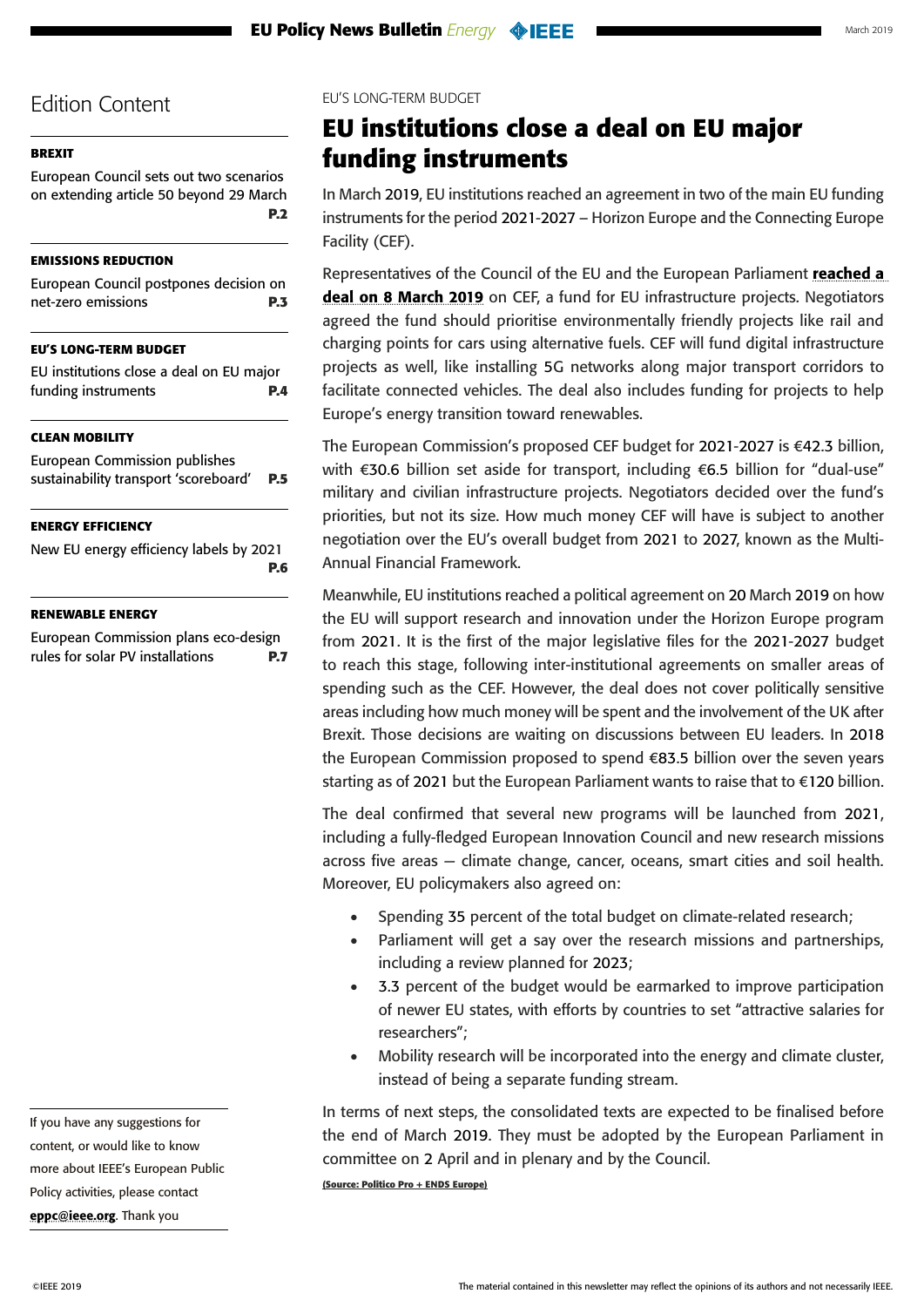### <span id="page-4-0"></span>**[BREXIT](#page-1-0)**

[European Council sets out two scenarios](#page-1-0)  [on extending article 50 beyond 29 March](#page-1-0)  **[P.2](#page-1-0)**

#### **[EMISSIONS REDUCTION](#page-2-0)**

| European Council postpones decision on<br>net-zero emissions           | P.3 |
|------------------------------------------------------------------------|-----|
| <b>EU'S LONG-TERM BUDGET</b>                                           |     |
| EU institutions close a deal on EU major<br>funding instruments        | P.4 |
| <b>CLEAN MOBILITY</b>                                                  |     |
| European Commission publishes<br>sustainability transport 'scoreboard' | P.5 |
| <b>ENERGY EFFICIENCY</b>                                               |     |
| New EU energy efficiency labels by 2021                                | P.6 |
| <b>RENEWABLE ENERGY</b>                                                |     |
| European Commission plans eco-design                                   |     |

[rules for solar PV installations](#page-6-0) **P.7**

If you have any suggestions for content, or would like to know more about IEEE's European Public Policy activities, please contact [eppc@ieee.org](mailto:eppc%40ieee.org?subject=). Thank you

#### CLEAN MOBILITY

# **European Commission publishes sustainability transport 'scoreboard'**



©EU Commission

The European Commission published on 19 March 2019 this year's edition of the ['EU](https://ec.europa.eu/transport/facts-fundings/scoreboard_en)  [Transport Scoreboard'](https://ec.europa.eu/transport/facts-fundings/scoreboard_en), a benchmark comparing how Member States perform in 30 categories covering all aspects of transport. The goal of the Scoreboard is to help Member States identify areas requiring priority investment and action.

According to this scoreboard, electrification and renewable forms of energy are gaining momentum in the transition to decarbonised mobility. Sweden, which tops the scoreboard in 15 categories, has the highest share of renewable energy in the transport sector, followed by Austria, France, Finland, Slovakia and Portugal, according to the 2016 data used for the survey.

Biofuels are included in this category as of 2011 for those countries that comply with the sustainability criteria established by the 2009 Renewable Energy Directive (RED), which was revised in 2018. Sweden is also the EU country where electric cars had the highest market share in 2017, while the Netherlands had the most electric vehicle charging points at 2.6 per 1,000 urban inhabitants in 2017, the Commission said.

This shows, in Commission's view, "how the EU further deepens the progress towards a safer, cleaner and more efficient internal market in transport, and promotes the shift towards low-emission mobility", in line with its [recently published roadmap](https://ec.europa.eu/docsroom/documents/34503/attachments/1/translations/en/renditions/native)  [to clean up road transport](https://ec.europa.eu/docsroom/documents/34503/attachments/1/translations/en/renditions/native).

The Netherlands and Finland perform "particularly well" in the efficiency of air, rail and seaport services, the Commission concludes, while noting that "investments in transport infrastructure take time to show effects". In this regard, the European Environment Agency (EEA) released a [report](https://www.eea.europa.eu/publications/europes-urban-air-quality) in March 2019 that found that urban air quality management has improved over the past five years in 10 cities, though many challenges remain in tackling a problem closely linked to transport.

**(Source: ENDS Europe + European Commission)**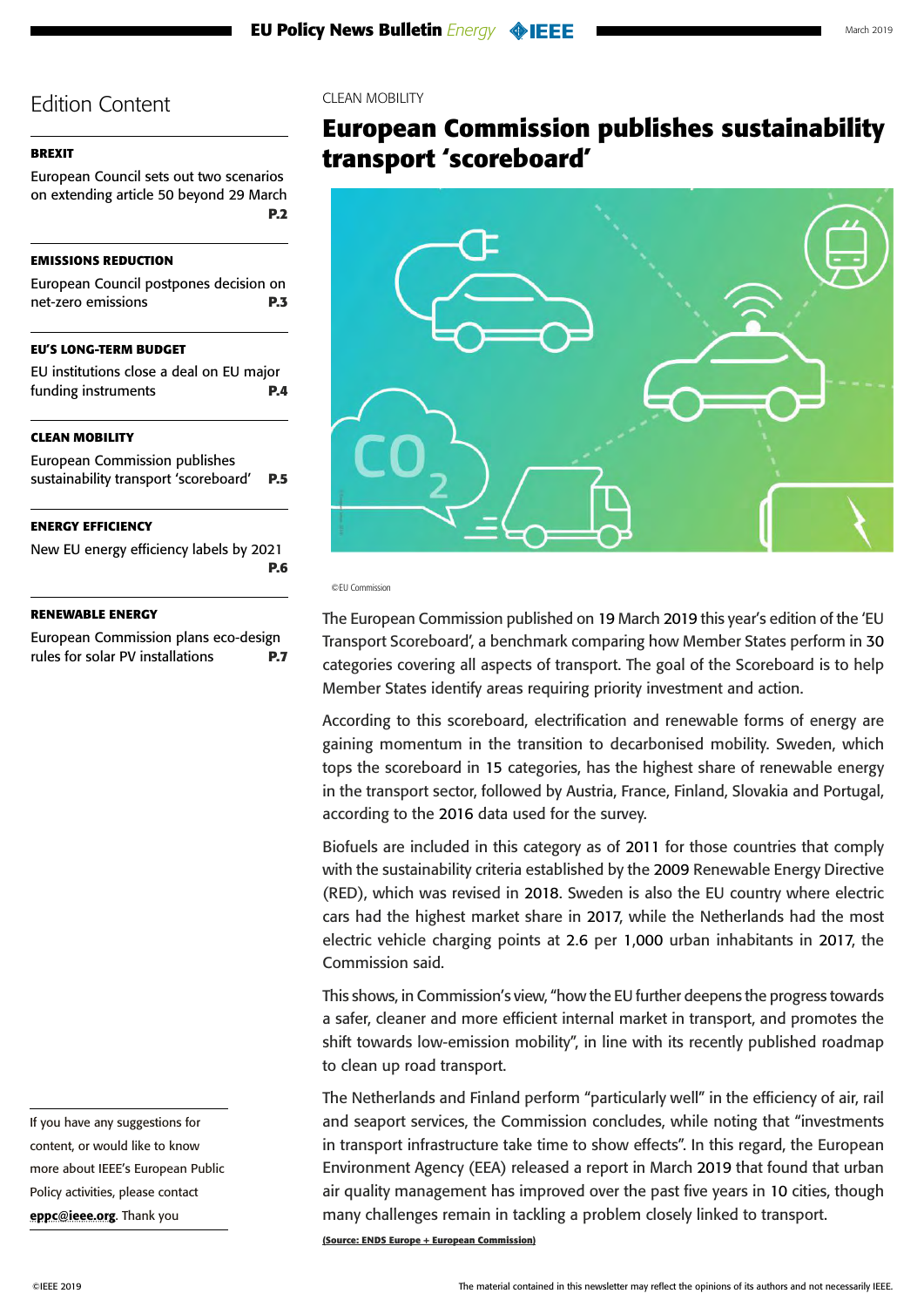### <span id="page-5-0"></span>**[BREXIT](#page-1-0)**

[European Council sets out two scenarios](#page-1-0)  [on extending article 50 beyond 29 March](#page-1-0)  **[P.2](#page-1-0)**

#### **[EMISSIONS REDUCTION](#page-2-0)**

| European Council postpones decision on<br>net-zero emissions                  | P.3        |
|-------------------------------------------------------------------------------|------------|
| <b>EU'S LONG-TERM BUDGET</b>                                                  |            |
| EU institutions close a deal on EU major<br>funding instruments               | <b>P.4</b> |
| <b>CLEAN MOBILITY</b>                                                         |            |
| <b>European Commission publishes</b><br>sustainability transport 'scoreboard' | <b>P.5</b> |
| <b>ENERGY EFFICIENCY</b>                                                      |            |
| New EU energy efficiency labels by 2021                                       | P.6        |
| <b>RENEWABLE ENERGY</b>                                                       |            |
| European Commission plans eco-design                                          |            |
| rules for solar PV installations                                              | P.7        |

If you have any suggestions for content, or would like to know more about IEEE's European Public Policy activities, please contact [eppc@ieee.org](mailto:eppc%40ieee.org?subject=). Thank you

#### ENERGY EFFICIENCY

# **New EU energy efficiency labels by 2021**



The European Commission adopted in March 2019 new rules on efficiency labels for dishwashers, washing machines and dryers, refrigerators, lamps, and monitors, which also extends requirements to commercial fridges.

The new label design will appear on products sold in shops and online across Europe from 1 March 2021, reintroducing a simpler 'A to G' classification in response to concerns that the existing A+ to A+++ made it difficult for consumers to identify the best performing products. They will also include a QR code, allowing access via an app to the [European Product Database for](https://ec.europa.eu/info/energy-climate-change-environment/standards-tools-and-labels/products-labelling-rules-and-requirements/energy-label-and-ecodesign/european-product-database-energy-labelling_en) 

[Energy Labelling \(EPREL\),](https://ec.europa.eu/info/energy-climate-change-environment/standards-tools-and-labels/products-labelling-rules-and-requirements/energy-label-and-ecodesign/european-product-database-energy-labelling_en) where manufacturers and importers have to register their products, before selling them on the European market. The new measures will become law unless the European Parliament or the Council of the EU lodge an objection within two months.

Environmental and consumer organisations welcomed the new label design, but [Coolproducts](https://www.coolproducts.eu/), a coalition led by the European Environmental Bureau (EEB) and the European Environmental Citizens' Organisation for Standardisation (ECOS), argued that "the label will remain incomplete" until information on durability and repairability of products will be included. Altogether, the new measures would correspond to €490 a year in savings on household energy bills and €55 billion in extra revenue for European businesses, according to ECOS.

Campaigners also expressed concerns over the old and new systems running in parallel for different appliances. Monique Goyens, director of the European Consumer Organisation ([BEUC](https://www.beuc.eu/)), urged the Commission to "swiftly rescale the energy label" for other products as well. Stephen Russell, Secretary General of the European Association for the Co-ordination of Consumer Representation in Standardisation (ANEC), warned of easily avoidable confusion. "In 2021, consumers will see the A-G label on TVs while '+' classes will still appear on heaters until 2030," Russell said.

The European Commission said that the availability of spare parts, ease of replacement and repair information will be included in a package of eco-design regulations affecting these and another five products expected in July 2019. **(Source: ENDS Europe)**